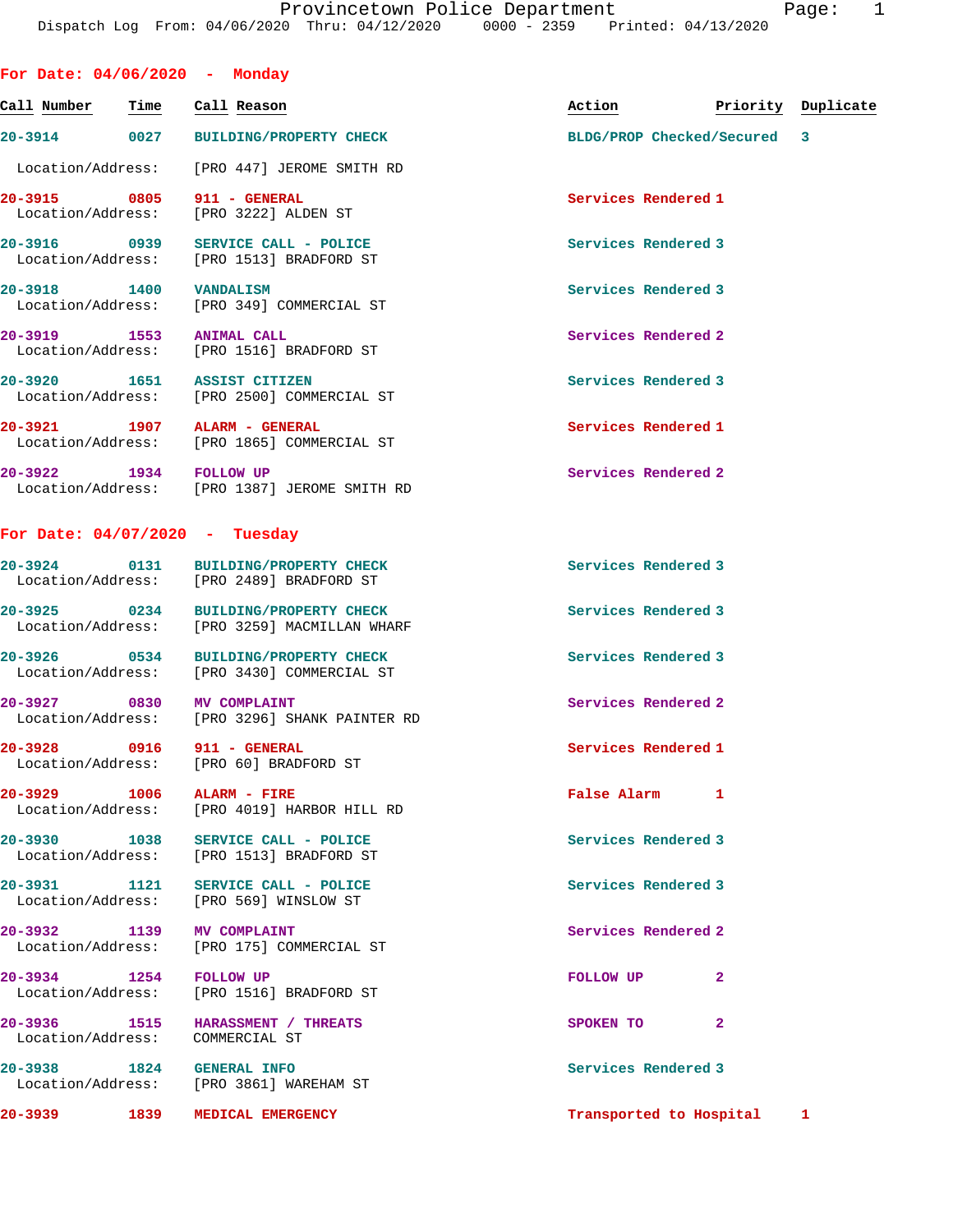|                                                                    | Provincetown Police Department<br>Dispatch Log From: 04/06/2020 Thru: 04/12/2020 0000 - 2359 Printed: 04/13/2020 |                            | 2<br>Page: |
|--------------------------------------------------------------------|------------------------------------------------------------------------------------------------------------------|----------------------------|------------|
|                                                                    | Location/Address: [PRO 1511] BRADFORD ST                                                                         |                            |            |
|                                                                    | 20-3941 1909 HARASSMENT / THREATS<br>Location/Address: [PRO 2490] PROVINCELANDS RD                               | SPOKEN TO 2                |            |
| 20-3940 1912                                                       | MEDICAL EMERGENCY                                                                                                | Transported to Hospital    | 1          |
| Location/Address: FRANKLIN ST                                      |                                                                                                                  |                            |            |
|                                                                    | 20-3943 2215 BUILDING/PROPERTY CHECK<br>Location/Address: [PRO 3259] MACMILLAN WHARF                             | Services Rendered 3        |            |
| For Date: $04/08/2020$ - Wednesday                                 |                                                                                                                  |                            |            |
| 20-3944 0024                                                       | <b>BUILDING/PROPERTY CHECK</b><br>Location/Address: [PRO 2977] COMMERCIAL ST                                     | Services Rendered 3        |            |
|                                                                    | 20-3945 0202 BUILDING/PROPERTY CHECK<br>Location/Address: [PRO 3259] MACMILLAN WHARF                             | Services Rendered 3        |            |
| 20-3946 0511 NOISE COMPLAINT<br>Location/Address:                  | COURT ST                                                                                                         | Services Rendered 3        |            |
| 20-3947 0933 MEDICAL EMERGENCY<br>Location/Address: OLD COLONY WAY |                                                                                                                  | PATIENT REFUSAL 1          |            |
|                                                                    | 20-3948 1424 MEDICAL EMERGENCY<br>Location/Address: [PRO 1190] COMMERCIAL ST                                     | <b>PATIENT REFUSAL 1</b>   |            |
|                                                                    | 20-3950 1532 BUILDING/PROPERTY CHECK<br>Location/Address: [PRO 4136] BRADFORD ST                                 | Services Rendered 3        |            |
| 20-3952 1558 MEDICAL EMERGENCY<br>Location/Address: OLD COLONY WAY |                                                                                                                  | Services Rendered 1        |            |
| 20-3953 1643 ASSIST CITIZEN                                        | Location/Address: [PRO 1696] BAYBERRY AVE                                                                        | Services Rendered 3        |            |
| 20-3954 1720                                                       | <b>PHONE HACKED</b>                                                                                              | Referred to Other Agency 2 |            |
|                                                                    | Location/Address: [PRO 542] SHANK PAINTER RD                                                                     |                            |            |
| 20-3955 1930 MEDICAL EMERGENCY                                     | Location/Address: [PRO 1561] CONANT ST                                                                           | PATIENT REFUSAL 1          |            |
| 20-3956 2355 MEDICAL EMERGENCY                                     |                                                                                                                  | Transported to Hospital    | 1          |
| Location/Address: ROUTE 6                                          |                                                                                                                  |                            |            |
| For Date: $04/09/2020 -$ Thursday                                  |                                                                                                                  |                            |            |
|                                                                    | 20-3957 0619 SERVICE CALL - POLICE<br>Location/Address: [PRO 3923] OLD COLONY WAY                                | SPOKEN TO<br>3             |            |
| 20-3959 0645 GENERAL INFO<br>Location/Address: [PRO 1269] ALDEN ST |                                                                                                                  | Services Rendered 3        |            |
|                                                                    | 20-3958 0757 BUILDING/PROPERTY CHECK<br>Location/Address: [PRO 2490] PROVINCELANDS RD                            | Services Rendered 3        |            |
| 20-3960 0944 GENERAL INFO                                          | Location/Address: [PRO 1778] SHANK PAINTER RD                                                                    | Services Rendered 3        |            |
| 20-3961 1047 MV COMPLAINT                                          | Location/Address: [PRO 1656] SHANK PAINTER RD                                                                    | Services Rendered 2        |            |
| 20-3962 1116 HAZARDS                                               |                                                                                                                  | PATIENT REFUSAL 2          |            |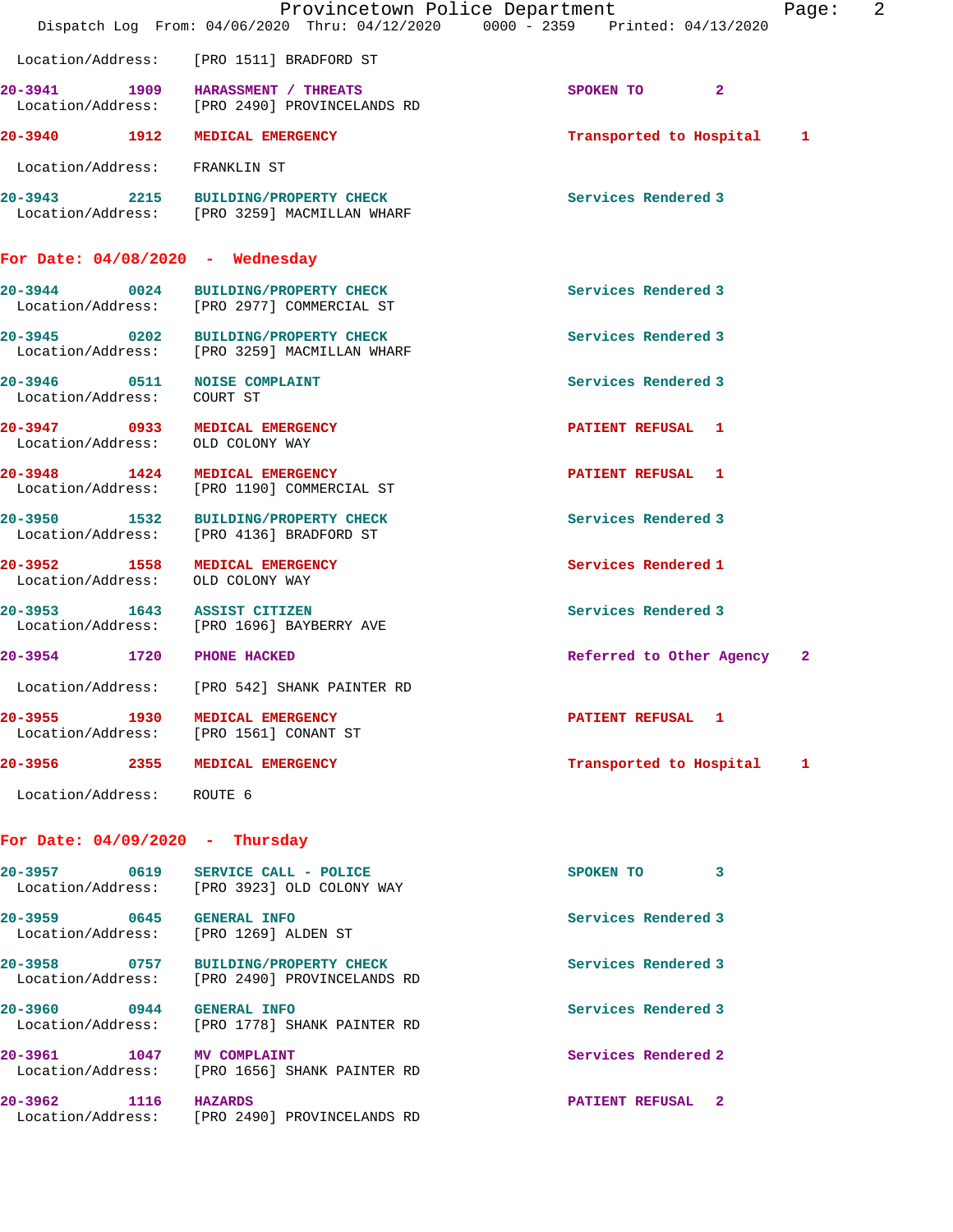|                                   | Dispatch Log From: 04/06/2020 Thru: 04/12/2020                                       | Provincetown Police Department<br>$0000 - 2359$ Printed: $04/13/2020$ | 3<br>Page: |
|-----------------------------------|--------------------------------------------------------------------------------------|-----------------------------------------------------------------------|------------|
|                                   | 20-3963 1313 ANIMAL CALL<br>Location/Address: [PRO 1516] BRADFORD ST                 | Services Rendered 2                                                   |            |
|                                   | 20-3964 1410 HARASSMENT / THREATS<br>Location/Address: [PRO 105] COMMERCIAL ST       | Services Rendered 2                                                   |            |
|                                   | 20-3966 1724 COMPLAINT - GENERAL<br>Location/Address: [PRO 3296] SHANK PAINTER RD    | SPOKEN TO<br>$\mathbf{3}$                                             |            |
|                                   | 20-3967 1735 COMPLAINT - GENERAL<br>Location/Address: [PRO 1609] WEST VINE ST        | SPOKEN TO 3                                                           |            |
|                                   | 20-3968 1843 BUILDING/PROPERTY CHECK                                                 | BLDG/PROP Checked/Secured 3                                           |            |
|                                   | Location/Address: [PRO 3430] COMMERCIAL ST                                           |                                                                       |            |
| 20–3969 1854                      | <b>BUILDING/PROPERTY CHECK</b>                                                       | BLDG/PROP Checked/Secured                                             | 3          |
|                                   | Location/Address: [PRO 3247] PEARL ST                                                |                                                                       |            |
| 20-3970 2036                      | <b>NOISE COMPLAINT</b><br>Location/Address: [PRO 2639] COURT ST                      | SPOKEN TO 3                                                           |            |
|                                   | 20-3972 2117 MEDICAL EMERGENCY<br>Location/Address: HOWLAND ST + HARRY KEMP WAY      | <b>PATIENT REFUSAL 1</b>                                              |            |
|                                   | For Date: $04/10/2020$ - Friday                                                      |                                                                       |            |
|                                   | 20-3973 0104 BUILDING/PROPERTY CHECK<br>Location/Address: [PRO 3259] MACMILLAN WHARF | Services Rendered 3                                                   |            |
|                                   | 20-3974 0141 BUILDING/PROPERTY CHECK<br>Location/Address: [PRO 526] RYDER ST EXT     | Services Rendered 3                                                   |            |
|                                   | 20-3975 0458 BUILDING/PROPERTY CHECK<br>Location/Address: [PRO 2520] PRINCE ST       | Services Rendered 3                                                   |            |
|                                   | 20-3976 0545 MEDICAL EMERGENCY                                                       | Transported to Hospital                                               | 1          |
|                                   | Location/Address: [PRO 3173] FRANKLIN ST                                             |                                                                       |            |
|                                   | 20-3977 0717 BUILDING/PROPERTY CHECK<br>Location/Address: [PRO 2483] COMMERCIAL ST   | Services Rendered 3                                                   |            |
| 20-3978 0833<br>Location/Address: | SERVICE CALL - POLICE<br>[PRO 839] COMMERCIAL ST                                     | Services Rendered 3                                                   |            |
| 20-3980 0948<br>Location/Address: | <b>ANIMAL CALL</b><br>[PRO 564] BAYBERRY AVE                                         | Services Rendered 2                                                   |            |
| 20-3979 1008<br>Location/Address: | <b>BUILDING/PROPERTY CHECK</b><br>[PRO 2490] PROVINCELANDS RD                        | Services Rendered 3                                                   |            |
| 20-3982 1120<br>Location/Address: | SERVICE CALL - POLICE<br>[PRO 569] WINSLOW ST                                        | Services Rendered 3                                                   |            |
| 20-3981                           | 1132<br><b>BUILDING/PROPERTY CHECK</b>                                               | BLDG/PROP Checked/Secured                                             | 3          |
|                                   | Location/Address: [PRO 2494] BRADFORD ST                                             |                                                                       |            |
| 20-3983<br>1232                   | <b>BUILDING/PROPERTY CHECK</b><br>Location/Address: [PRO 1045] PEARL ST              | Services Rendered 3                                                   |            |

**20-3985 1711 GENERAL INFO Services Rendered 3**  Location/Address: [PRO 3670] SHANK PAINTER RD

20-3986 1826 LOST PROPERTY **1826 1826 1827 1828 1828 1828 1828 1828** Services Rendered 3 Location/Address: [PRO 444] HIGH POLE HILL

**20-3987 1922 MEDICAL EMERGENCY Transported to Hospital 1**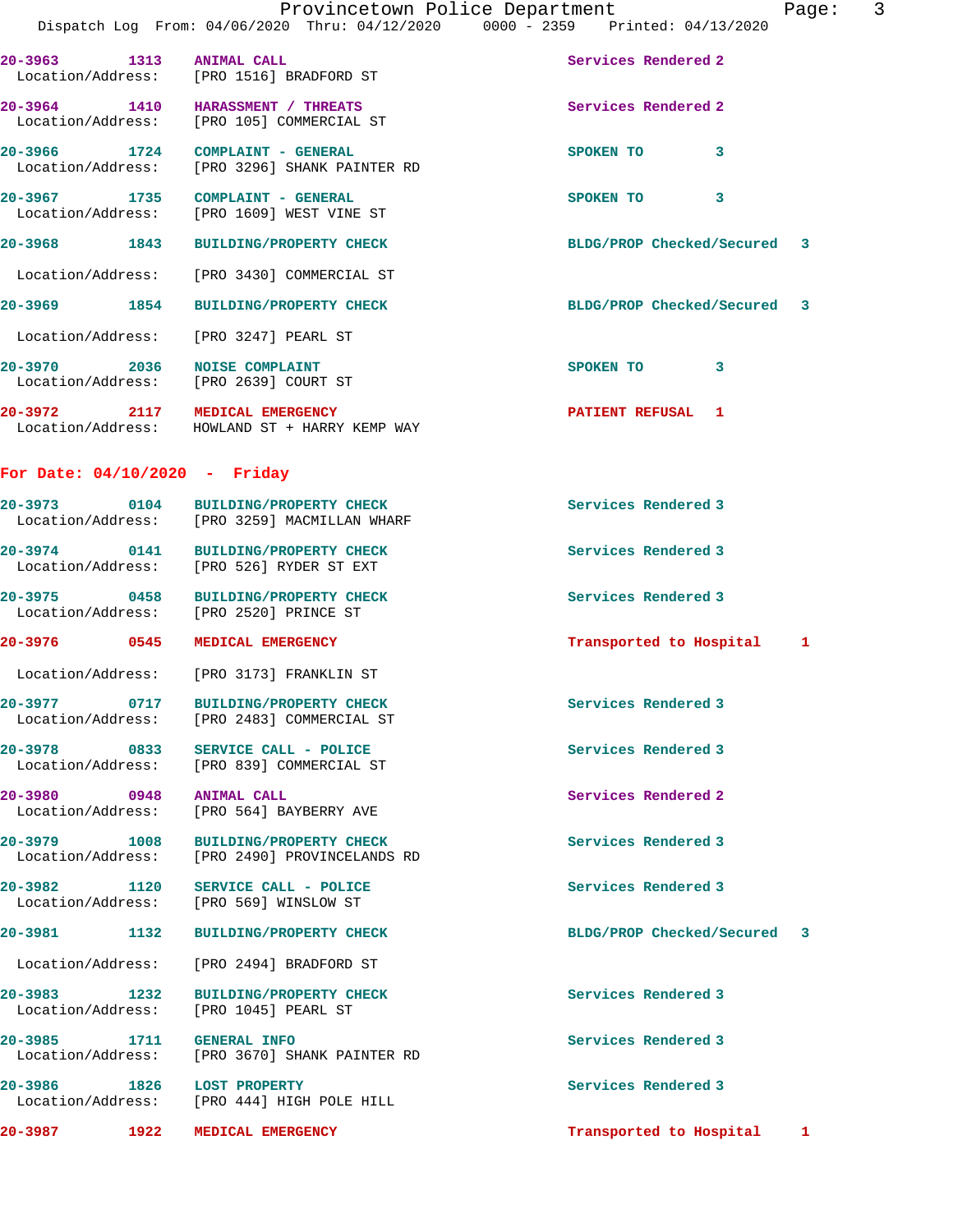|                                      | Provincetown Police Department<br>Dispatch Log From: 04/06/2020 Thru: 04/12/2020 0000 - 2359 Printed: 04/13/2020 | Page:                        | 4 |
|--------------------------------------|------------------------------------------------------------------------------------------------------------------|------------------------------|---|
|                                      | Location/Address: [PRO 1185] COMMERCIAL ST                                                                       |                              |   |
| 20-3988 1937                         | <b>FOLLOW UP</b><br>Location/Address: [PRO 542] SHANK PAINTER RD                                                 | Services Rendered 2          |   |
|                                      | 20-3989 2049 BUILDING/PROPERTY CHECK<br>Location/Address: [PRO 2494] BRADFORD ST                                 | Services Rendered 3          |   |
| 20-3990 2320 MEDICAL EMERGENCY       |                                                                                                                  | Transported to Hospital 1    |   |
|                                      | Location/Address: [PRO 253] COMMERCIAL ST                                                                        |                              |   |
| For Date: $04/11/2020$ - Saturday    |                                                                                                                  |                              |   |
|                                      | 20-3991 0253 BUILDING/PROPERTY CHECK<br>Location/Address: [PRO 2512] JEROME SMITH RD                             | Services Rendered 3          |   |
| 20-3992 0435 GENERAL INFO            | Location/Address: [PRO 165] COMMERCIAL ST                                                                        | Services Rendered 3          |   |
| 20-3993 0947 MEDICAL EMERGENCY       |                                                                                                                  | Transported to Hospital<br>1 |   |
| Location/Address: OLD COLONY WAY     |                                                                                                                  |                              |   |
| 20-3994 1000                         | <b>PARADE</b><br>Location/Address: RACE POINT RD + NELSON AVE                                                    | Services Rendered 2          |   |
|                                      | 20-3995 1216 SERVICE CALL - POLICE<br>Location/Address: [PRO 3296] SHANK PAINTER RD                              | SPOKEN TO<br>3               |   |
| 1233<br>20-3996<br>Location/Address: | <b>ANIMAL CALL</b><br>COMMERCIAL ST                                                                              | Services Rendered 2          |   |
| 20-3997 1237 ANIMAL CALL             | Location/Address: [PRO 3261] COMMERCIAL ST                                                                       | Services Rendered 2          |   |
|                                      |                                                                                                                  | No Action Required<br>1      |   |
|                                      | Location/Address: [PRO 116] COMMERCIAL ST                                                                        |                              |   |
| 20-3999<br>1520<br>Location/Address: | <b>ANIMAL CALL</b><br>ATLANTIC AVE                                                                               | Services Rendered 2          |   |
| 20-4000<br>Location/Address:         | 1532 FIREARMS / WEAPONS<br>STANDISH ST                                                                           | Services Rendered 2          |   |
| 20-4001 1539 DISORDERLY              | Location/Address: [PRO 2490] PROVINCELANDS RD                                                                    | Services Rendered 1          |   |
| 20-4002 1623 MV COMPLAINT            |                                                                                                                  | Citation / Warning Issued 2  |   |
| Location/Address: PROVINCELANDS RD   |                                                                                                                  |                              |   |
| 20-4003 1909 ALARM - FIRE            | Location/Address: [PRO 3252] COMMERCIAL ST                                                                       | False Alarm 1                |   |
| 20-4005 2318 MV STOP                 |                                                                                                                  | Citation / Warning Issued 3  |   |
|                                      | Location/Address:     CENTER ST + COMMERCIAL ST                                                                  |                              |   |
|                                      | 20-4006 2344 BUILDING/PROPERTY CHECK<br>Location/Address: [PRO 2206] PILGRIMS LANDING                            | Services Rendered 3          |   |
| For Date: $04/12/2020$ - Sunday      |                                                                                                                  |                              |   |

**20-4007 0755 BUILDING/PROPERTY CHECK BLDG/PROP Checked/Secured 3** Location/Address: [PRO 3247] PEARL ST